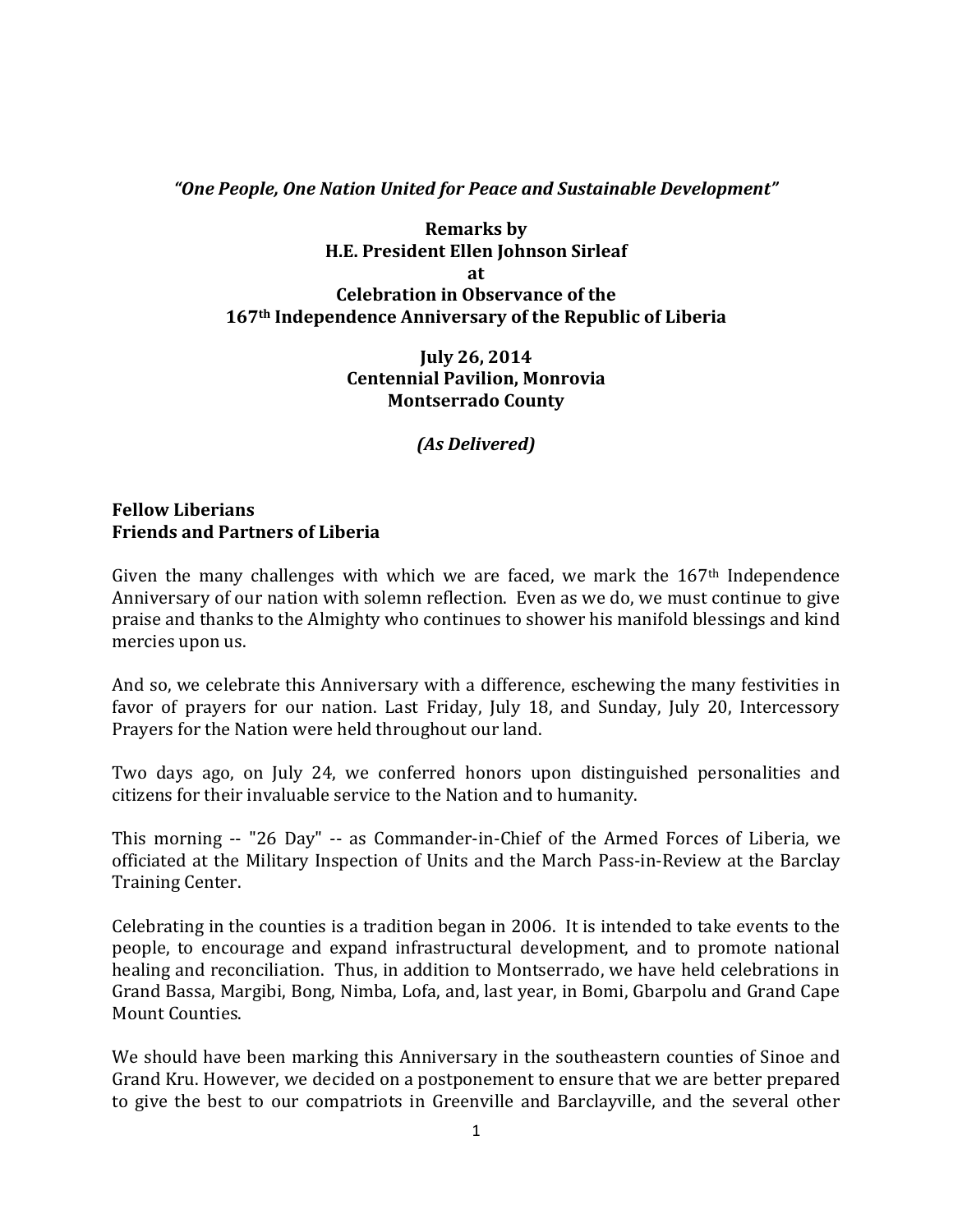cities and communities, which are to benefit from the multiplying effects of hosting these celebrations.

At the same time, we use this platform to remind ourselves that the celebrations are scheduled to take place in Maryland, River Gee and Grand Gedeh in 2015; and in River Cess, in 2016. Let us all begin the preparations for those counties right now.

We have just heard a stirring National Oration, delivered by Dr. Elizabeth Davis-Russell, President of the William V.S. Tubman University, in Harper, Maryland County. She has called for the transformation of minds, attitudes and behaviors, as our nation rebuilds, observing that, in the face of competing priorities of infrastructure development, education, and healthcare, it is of the utmost importance to seriously focus on the human factor.

To bring about the transformation of our country, Dr. Davis-Russell has called for the family, education, and society to work in concert. She invited us to look to our Constitution to restore some of the values upon which this new Liberia must be built. She also proposed a model of servant leadership, challenging the common practice of leadership that is often built upon self-aggrandizement.

Thank you, Dr. Davis-Russell, for this inspiring message to the Liberian people.

My fellow citizens:

By all accounts, this has been a very difficult year. We have had a serious budget shortfall, depreciation in the exchange rate, floodings from climate change and other man-made interventions, the sharp decline in the price of rubber which has further offset the balance of trade, and more sadly the spread of the deadly Ebola virus which has already claimed the lives of more than 100 of our countrymen.

As unfortunate as these are, we still have a lot to be thankful for. The productive sectors in large scale agriculture and mining have generally resolved land issues and are accelerating operations. Liberia is on course to meet MDG Goal No 4 in recognition of the best record in reducing child mortality. We expect to meet the required number of indicators on our MCC Index ensuring our participation in President Obama's Power Africa Program. Landmark cases on human trafficking and corruption have been tackled and won by the Justice System. Additional communities are getting electricity and we expect the cost to go down when the HFO plants come on stream at the end of this year. Having concluded financing arrangements, we await the dry season to show significant progress in improving our air and sea ports and the continuation in the construction of primary roads.

Away from home, our country continues to enjoy goodwill and respect regionally and globally and we look forward to Liberia carrying out its role in the first ever historic United States - Africa Leaders Summit.

Now, let me return our attention to the Ebola Virus. We have already declared it a national emergency.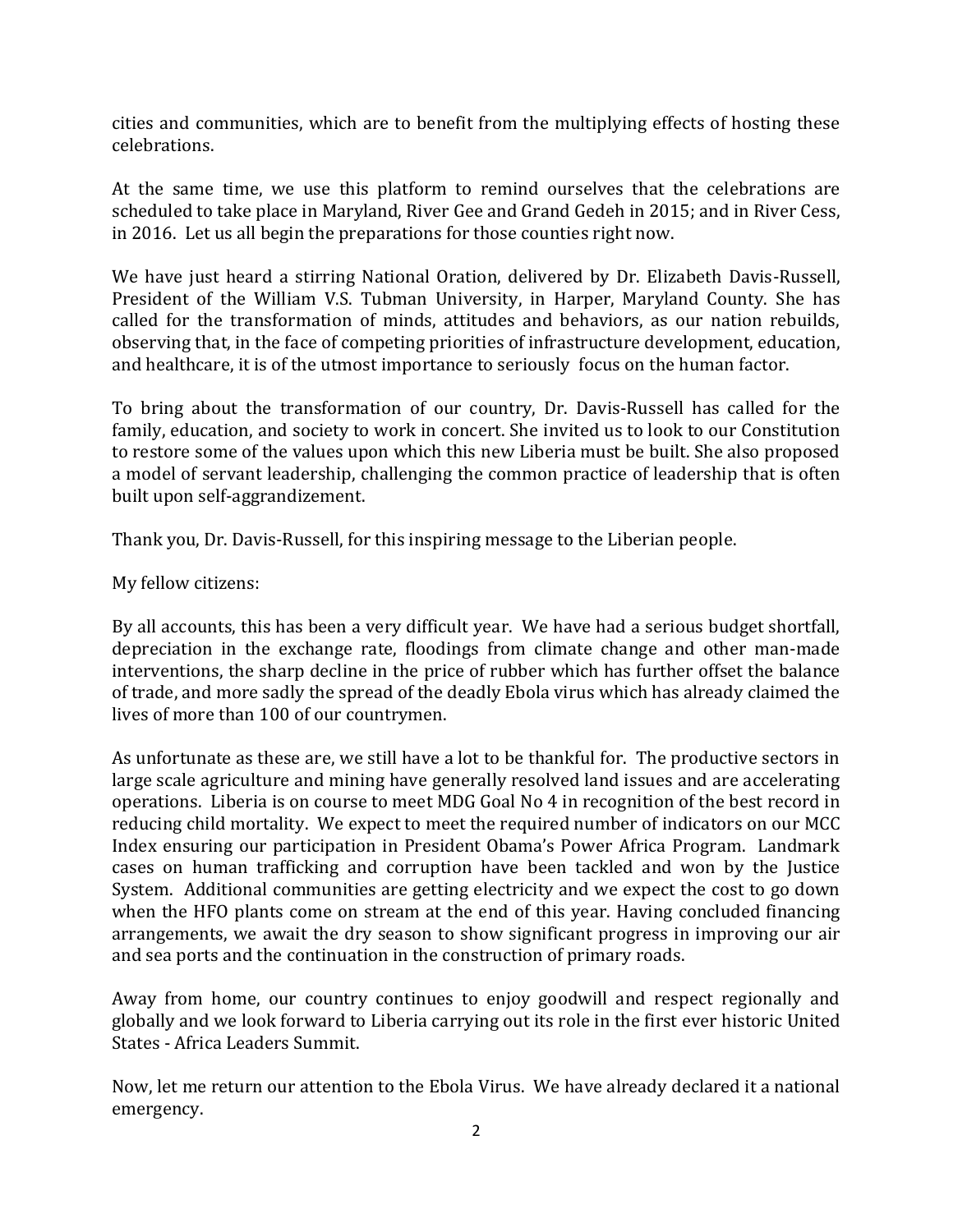On Wednesday, we witnessed the unthinkable when a man, angered over perceived neglect after his sister died of Ebola, decided to revenge by setting fire to the Ministry of Health and Social Welfare. This is how damaging this virus has become. This is how the risk and the danger now go beyond the virus. We understand the anger. But we cannot and will not accept burning buildings and attacking health care workers or facilities.

In another event, one of our compatriots met his untimely death and put to risk others across borders because of indiscipline and disrespect for the advice which had been given by health workers.

Fellow Citizens, the hallmark of success of any nation is not the improvement in social and economic infrastructure, it is not in sound policies and laws. It is the love for country. This love must make us be brave in times of trouble, as well as compel us to reach out to each other in times of distress. We must come together as never before inspite of our political, religious and social persuasions. We must show a deep sense of Nationalism. We must reach across borders and join our brothers and sisters in the other neighboring countries that are affected to ensure continuing common response.

This is why today I am establishing a National Task Force on Ebola which I will chair; to be co-chaired by the Minister of Internal Affairs in his role as the Chairman of the National Disaster Relief Commission. That Commission will now be reactivated and strengthened. We're going to be calling upon Women and Youth Organizations, Inter-Religious Council, Market and Labor Organizations, Political Parties Leaders, Traditional Leaders, and the Press Union to send us representatives to serve on this Task Force. Our task is to work with the Health Team and provide support and guidance to them. We also will be establishing a Community Outreach Force with individuals mobilized from each community to reach out to communities, to sensitize them to the disease to provide them information as to how they can protect themselves.

To the families of all those affected and afflicted by the virus, to our doctors, and the National Health Team led by Dr. Gwenigale, to our dedicated and sacrificial health workers, we extend to you our deepest personal and official sympathy for your loss, and commit to our obligation to respond to you in the time of need. We also seize the opportunity once again to extend our appreciation to the family of brother Dr. [Sam Mutooro Muhumuza] from Uganda. To all our partners, to all our leaders, to all our citizens who have contributed financially and materially in assisting us address this national emergency, and to all of you who have kept us in your prayers.

Finally, my fellow Liberians over 167 years we have come up against many challenges and we have overcome. This is the proud history of our country. We lay claim to that legacy today. We will fight against this deadly Ebola virus – not by blaming each other or anyone else but by coming together. **EBOLA IS REAL. IT KILLS, BUT IT CAN BE PREVENTED IF WE MOVE IN UNISOM TO RESIST IT.**